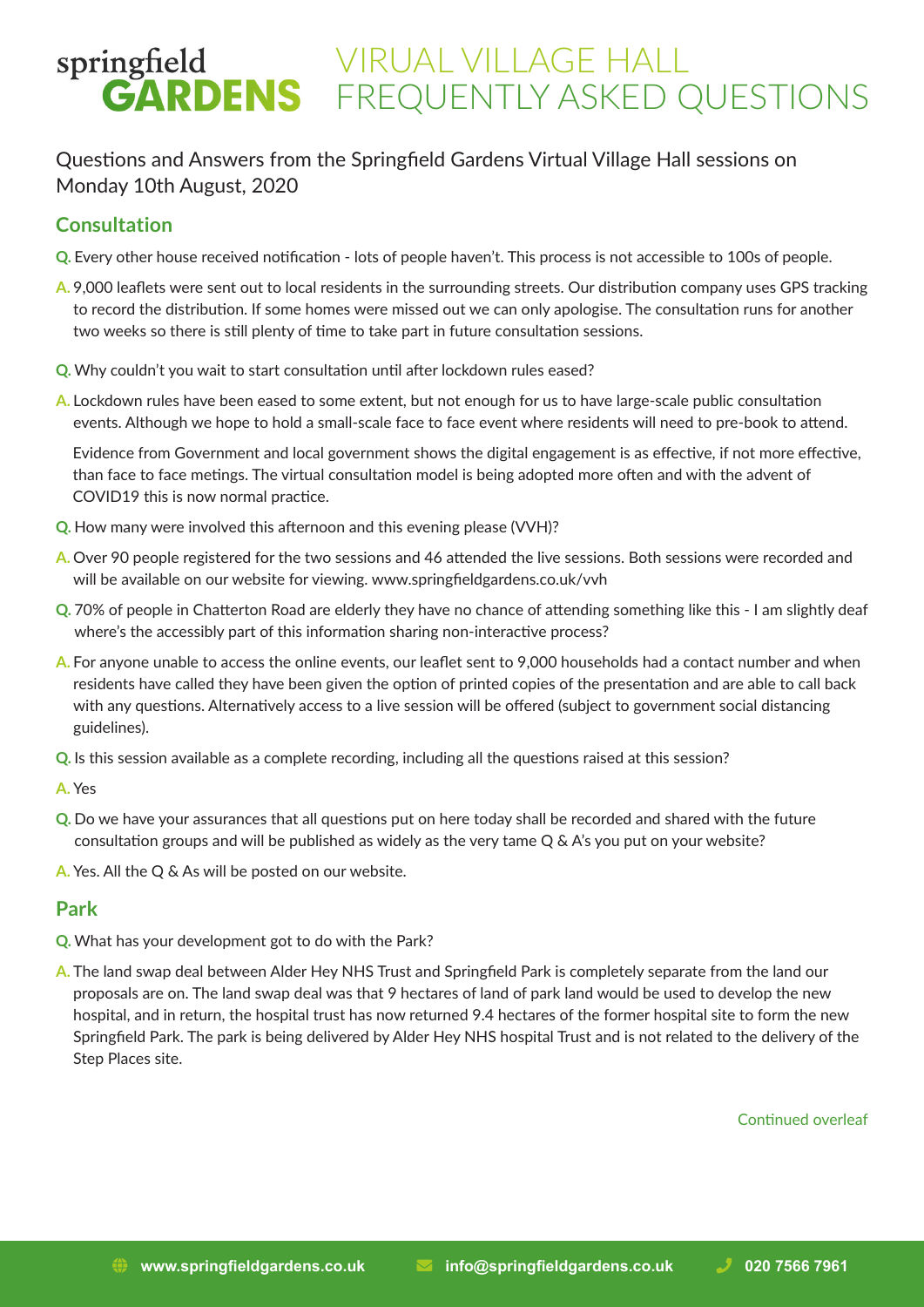### **Park** (continued)

- **Q.** I can see you have done a lot of work on this with a lot of thought. The negative view of many is that it is not the parkland all the way to Eaton Road we were promised at the beginning of the Alder Hey build and that's the main crux of this problem.
- **A.** Thank you for your point and we take this on board however the areas designated for the land swap deal is out of our control. We have, however, greatly improved the pedestrian permeability and connectivity between Eaton Road and the new Springfield Park, through new a piazza, park boulevard bridges to the park and small parklets within our development. This will greatly improve the public realm in the area for both residents of the development and the wider community.

#### **Alder Hay NHS Trust**

- **Q.** Where can we find copies of these surveys?
- **A.** A summary of the staff survey will be published on our website.
- **Q.** So only around 12-13% of Alder Hey staff were surveyed so doesn't represent many people. Was this survey just Alder Hey NHS staff?
- **A.** Yes, it was just Alder Hey NHS Trust staff. The Market Research society and wider industry see a return rate of between 5-10% as statistically robust, so our 14% return is robust and statistically valid.
- **Q.** How many staff work at Alder Hey?
- **A.** A total of 3,500 + staff work at Alder Hey NHS Trust.
- **Q.** When was the staff survey undertaken?
- **A.** At the beginning of July 2020
- **Q.** You say all the Alder Hey staff were surveyed but on your chart, it shows 510 answered 0 skipped?
- **A.** The survey was sent to all staff of whom 510 responded. During the presentation, the slide we showed carried information of a sample question of which 510 respondents answered and 0 zero skipped it.
- **Q.** Were their opinions given not knowing how much the key worker units will cost?
- **A.** The questions in the survey were to gauge what demand there is for key worker accommodation in this location and did not refer to costs.as this is impossible to do so before the homes are built.
- **Q.** What is the expected occupancy following the staff survey results?
- **A.** Following the results of the survey and feedback from NHS staff we believe there is a very high demand for the proposed properties from the NHS Trust alone
- **Q.** What analysis has been done between Alder Hey and Step Places regarding staff responses to survey regarding interest in staff accommodation?
- **A.** A survey called 'Closer to Home' which shows employers attract and retain staff if the employees work closer to their homes. The hospital is keen to retain staff through reducing their commute times to and from the site. Please see the link to the report below.

https://www.architecture.com/knowledge-and-resources/resources-landing-page/closer-to-home

- **Q.** Do Alder Hey have a clause in the sale agreement to re-purchase almost a third of the plot sold and did they approach you earlier in the year to discuss doing so and removing housing from the plans?
- **A.** The NHS Trust have last refusal if the site was to be sold on. No approach has been made to purchase any part of part of the site or remove any part of the scheme from the plans.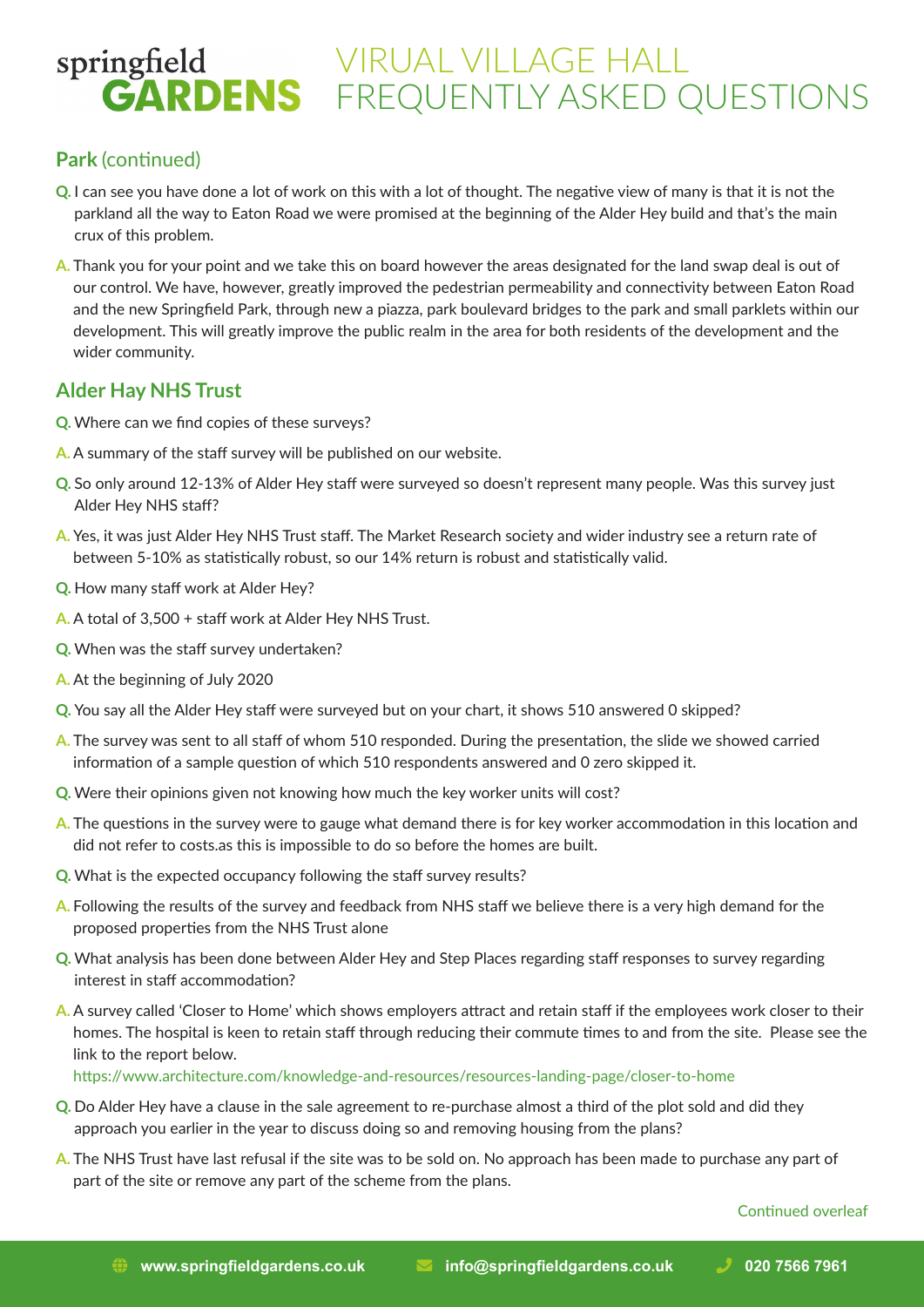### **Alder Hay NHS Trust** (continued)

- **Q.** Does Alder Hey have an option to buy this land back off you to be used for future hospital use?
- **A.** Please refer to the answer above.
- **Q.** Your publicity indicates Alder Hey will benefit financially from this development, aside from the sale price, how will this be so?
- **A.** We have greatly improved the pedestrian permeability and connectivity between Eaton Road and the Springfield Park, through a new piazza, park boulevard, bridges to the park, small parklets and over 150 extra trees within our development. This will greatly improve the public realm in the area for both residents of the development and the wider community and is being provided by Step Places at no cost to the NHS Trust or Council. The step-down care facility will unlock beds within the hospital resulting in more patients being able to be treated.
- **Q.** Why not let Alder Hey have this back and let them build the creche, gym, staff housing?
- **A.** The NHS have a directive that surplus land must be sold to generate the best value for the NHS. Working with the NHS Trust we have put together a proposal that enhances the Hospital's capabilities, delivers an outstanding quality scheme and provides value for money for the NHS. The trust is not a mixed-use developer so this is not within their core skill set.
- **Q.** The Trust Board report says AH engaged PWC to look at alternative uses part of this land could be used for. This was only a couple of months ago. What was the findings of this report?
- **A.** We did not have sight of this report but it is our belief that the report was supportive of the mixed-use development we propose.
- **Q.** Alder Hey Board report says they are desperate to get parking for the heroic frontline workers off site otherwise you may not get planning permission for the vehicles you want to bring onto this development?
- **A.** We have no involvement in the Alder Hey staff parking and the policies they adopt for managing staff parking. We are, however, aware that more NHS staff will be working from home in the future where possible, further reducing vehicles travelling to the hospital site.
- **Q.** Was planning for the new hospital 060 / 1586 was granted and sold to the community by plans which stated Mulberry House which sat on this plot would be retained for healthcare use?
- **A.** We had no involvement in the Alder Hey NHS Trust's previous planning application, so we cannot comment of any statements made at the time by the Trust.
- **Q.** Is the money Step Places paid for the land is being used to fund the bereavement and Alder Centres? Surely these were planned and costed well in advance of you purchasing the land?
- **A.** The money generated from this land sale has gone to help fund the NHS Trust's capital expenditure programme. We have never indicated it has been used to fund the bereavement centre. The NHS capital programme includes buildings, medical equipment and many other items. We have no involvement with the NHS Trust's decision in this regard.

#### **Development site**

- **Q.** Who owns the park boulevard? Is it your land, Alder Hey or Liverpool Council?
- **A.** It is part of the development site and owned by Step Places but will have full public access providing access to the park and wider hospital area. The mixed-use scheme will be maintained by Step Places and will be of great benefit to the local community.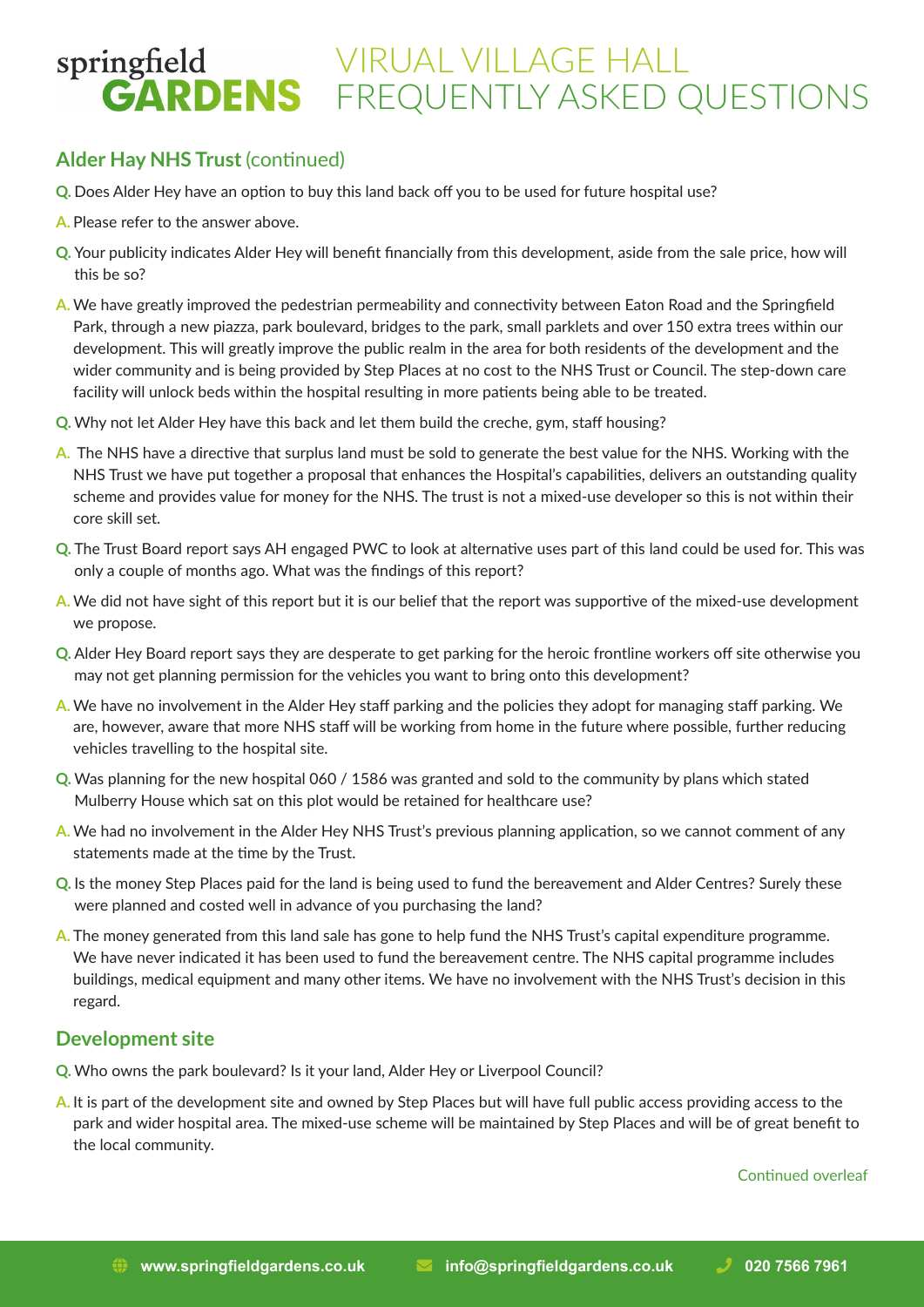### **Development site (continued)**

- **Q.** Who decided on the name for the development?
- **A.** The names used throughout the proposed development are still 'working titles' and we are open to working with local stakeholders on the naming of streets and boulevards etc throughout the development.
- **Q.** Is it correct that the S106 agreement signed in 2011 by Alder Hey & LCC states that any spare land will be for future clinical development and not this development?
- **A.** We were not involved in any previous planning applications so cannot comment on this point.
- **Q.** Why would you feel it appropriate for parents residing at Ronald MacDonald House because they very likely have a seriously ill child to have to look out onto gardens of houses that may be having BBQ's parties etc. It's a hospital site, residential properties have no place there?
- **A.** The new homes being proposed adjacent to Ronald McDonald House have a blank gable facing the property to avoid any direct overlooking, with a 2m high close boarded fence to the boundary, and a wide planted buffer, including trees to screen the properties. This approach is replacing the current nursey on the site which has outdoor play space and entrance area and we feel our approach is a more sensitive response than the existing situation which has overall more domestic noise and use.
- **Q.** What consideration will be given to the residents of Alder Road directly opposite the RMDH bearing in mind the many years of disruption, noise and dust since the start of Building RMDH and demolition of the hospital?
- **A.** We use the Considerate Contractors Code in all our developments, ensuring the disruption to neighbouring users is always kept to a minimum. Eaton Road will also be used for construction traffic to limit disruption on Alder Road.

### **Architecture**

- **Q.** Are your tallest buildings 5 storeys?
- **A.** There is one building at 5 storeys, however this is within the height of the surrounding context and lower than the historic buildings on the site. This building sits within the site and looks out towards the park so has limited or no impact on the neighbouring properties.
- **Q.** I am concerned the buildings will be cheaply built units that will not look good in a few years?
- **A.** We would like to highlight our track record of delivering outstanding, high quality developments. We have won many awards and pride ourselves on the quality of our schemes. We would happily show anyone one of our completed schemes which is very similar to the proposals and hope this will convey the quality design nature and curation of our schemes.
- **Q.** How high will the flats adjacent to RMDH be, they look like they will dwarf this and have views into RMDH rooms?
- **A.** The closest buildings to RMDH are two to three stories, plus the retirement building which is set further away and is a five storey building, with the top storey recessed and has a flat roof. RMDH is three stories and has a pitched roof so appears higher than its storey height.
- **Q.** What is plot 02?
- **A.** Plot 2 is where the office research and development building for the NHS Trust will be located.

#### **Homes**

- **Q.** Was housing always part of the original concept?
- **A.** The site is allocated in the existing and emerging Liverpool City Council local plan for the development of new housing.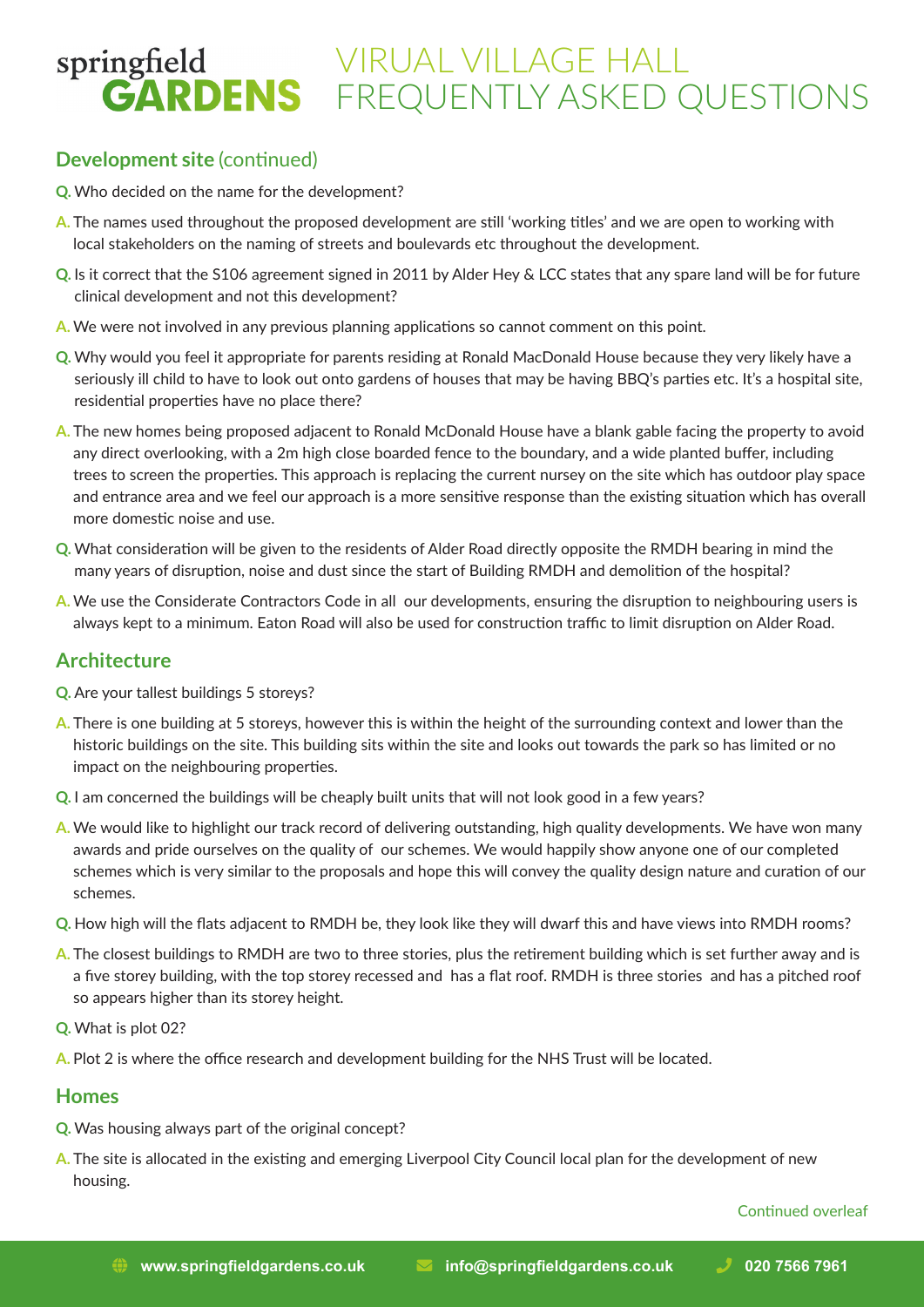### **Homes** (continued)

- **Q.** How many apartments are guaranteed to go to key workers and not general buyers?
- **A.** All 102 apartments are allocated for key workers, however NHS staff will have first refusal over all properties available on the site.
- **Q.** Where will the occupants of the one and two-bedroom apartments park?
- **A.** The one and two bedroom apartments have 69 dedicated parking spaces, which is in line with Liverpool City Council policy on parking for this type of accommodation. They also include ample bike storage to encourage cycling and reduce car ownership by utilising a car club.
- **Q.** What price for the new homes for key workers?
- **A.** There is a mixture of homes to rent and to buy for key workers. As it will be over a year before these homes are available we cannot confirm the prices. We will however confirm that they will be in line with the market value for this type of new build accommodation available in the local area. We will be also offering discounts and incentives to NHS staff.
- **Q.** If no key workers take up the option to buy or rent then will the homes go to whoever is willing to pay the market price?
- **A.** There has already been good interest in this accommodation from the hospital staff so we do not believe this is likely to be the case. However, if there are units available they will then be offered to other local key workers before being opened up to the wider local community. Broadgreen hospital, fire, police and ambulance services are all very local to the site.
- **Q.** Previous indicators you gave for cost of apartments was in the region of £700 £800 per month Is this correct? Did the staff survey find an indication of likely price for a key worker home?
- **A.** These indicative rents were given as a guide. We hope to achieve these rental values which are a significant reduction from city centre rents of £950 - £1,000 per month.

### **Car Parking**

- **Q.** The last published Board report for Alder Hey discloses they are hurriedly trying to get off-site parking for front line staff whose staff parking they wish to remove from the site. The report indicates that if they don't remove these staff cars Step Places may not get planning for the numbers of residential vehicles they want to have?
- **A.** This is an Alder Hey NHS Trust matter and it would be inappropriate for Step Places to comment on their staff car parking policies. We can, however, confirm that the residential elements of our development provide their own parking and is in line with planning policy guidelines.
- **Q.** What are the parking provisions for the retail and offices?
- **A.** There are 58 new spaces for the office building and 7 spaces dedicated to creche staff. There is also a dedicated dropping off circle for parents which provides temporary dropping off spaces.
- **Q.** 102 apartments, how many are two-Bedroom as I don't see how 169 parking spaces are adequate?
- **A.** 81 of the apartments are two bed apartments, the level of parking provision for the apartments is in line with Liverpool CC policy for this type of accommodation, as the first offer to NHS staff will help reduce the need for car ownership.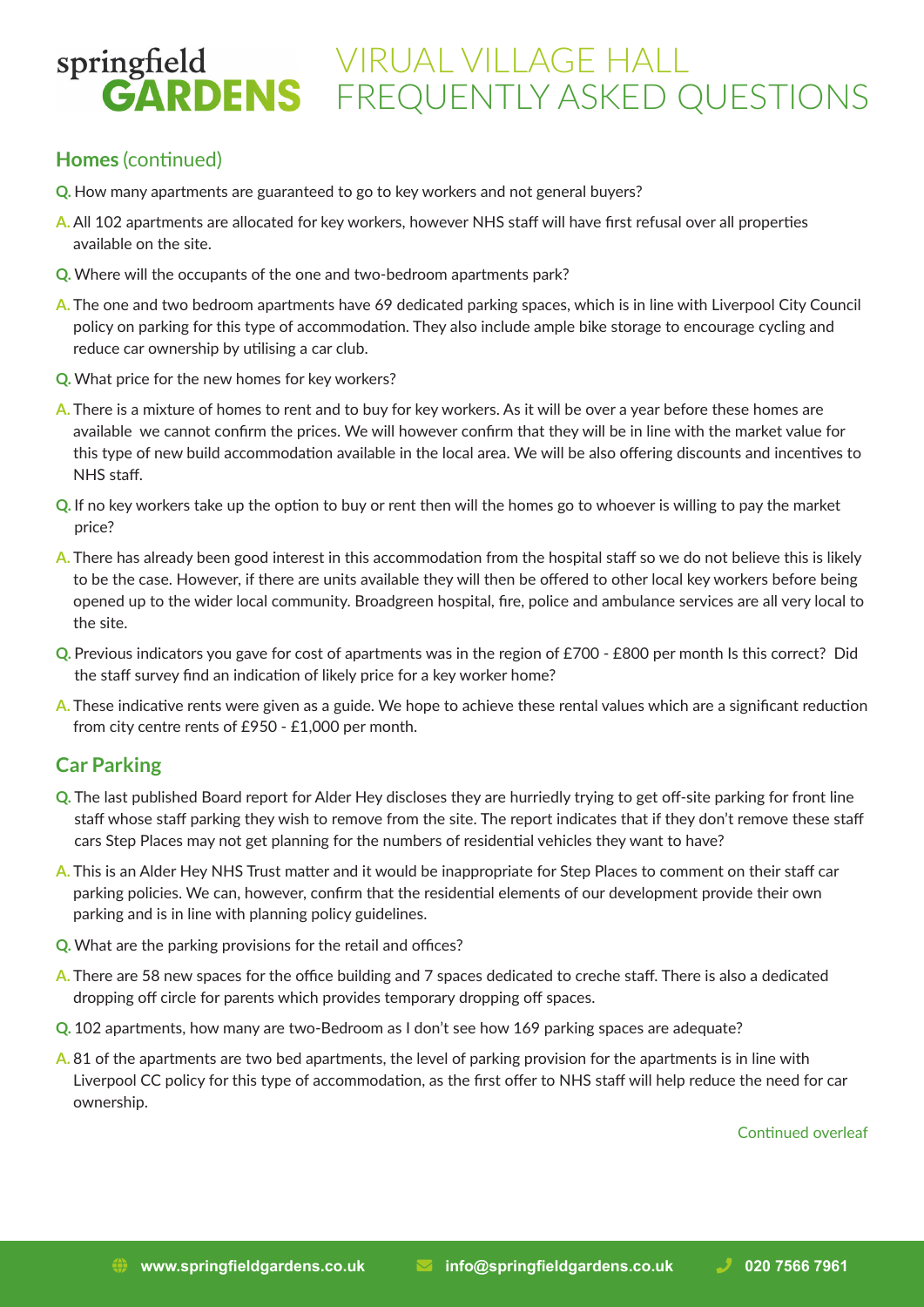### **Car Parking** (continued)

- **Q.** Of the 182 parking spaces how many are allocated to the new housing?
- **A.** Out of the 201 new spaces created 143 spaces are dedicated to the residential accommodation.
- **Q.** Again of the 169 parking spaces how many are for the housing and flats and what provision for retail visitors?
- **A.** Please refer to the answer above for the first part of your question. Regarding the retail parking there is no proposed provision as this is solely intended to be used by the residents of the development and the hospital staff. This is typical practice for this type of retail accommodation, as it is small scale and will attract local people and not be a major attraction from drawing people from a wider area.
- **Q.** How many parking spaces for the 102 apartments and 27 retirement apartments?
- **A.** There are 69 spaces provided for the apartments and 18 provided for the retirement apartments, in line with Liverpool CC parking policy for these accommodation types.
- **Q.** Will only 60% of the occupants will require a parking space?
- **A.** The parking provision for the residential elements is actually 79%, however we have developed our proposals with health and wellbeing as a core principle. One of the best ways to improve our health and wellbeing is to reduce the amount we drive. With most of the residents living close to where they work this reduces the amount of car journeys generated by the site and residents' requirements for a car. We will however include a car club within the development to allow residents to access a car if they need one without having to own one. There will be ample cycle storage within the scheme.
- **Q.** So if two car owners want to rent or buy an apartment you will turn them down?
- **A.** The apartments will be allocated parking for their occupiers and no unallocated parking will be allowed on site. Therefore, owning a second car becomes unnecessary because of the proximity of the site to the place of work of at least one person in the household, so we would refuse two car ownership tenants unless there is a specific reason this is necessary. As many apartments owners will not choose to have a parking space this will allow for a second space.
- **Q.** Where will visitors to your commercial units park?
- **A.** There is no proposed provision for the deli/café, which is the retail unit as this is solely intended to be used by the local community, residents of the development and the NHS staff. This is typical practice for this type of small deli/ café
- **Q.** What about parking on Alder Road and Eaton Road? Are you are relying on visitors parking in the local residential streets?
- **A.** Our proposed development does not rely on any car parking within local streets which are under parking restrictions.
- **Q.** Is that why the residential permit parking scheme hasn't been issued yet?
- **A.** This is outside of our control and a matter for the highways department at Liverpool City Council
- **Q.** Is it true from a planning point of view that you have need to limit parking as Alder Hey are actively trying to get cars off their site to facilitate your development
- **A.** We do not believe that we are limiting parking as we believe that there is sufficient parking provision and have worked with our Transport consultant SK Transport to work out the amount of parking required. If we provide too much parking this would take away from the other amenities, we have been able to provide including, parklets, piazzas and boulevards. Also, providing more parking would promote higher car ownership levels which is not part of our approach to sustainable development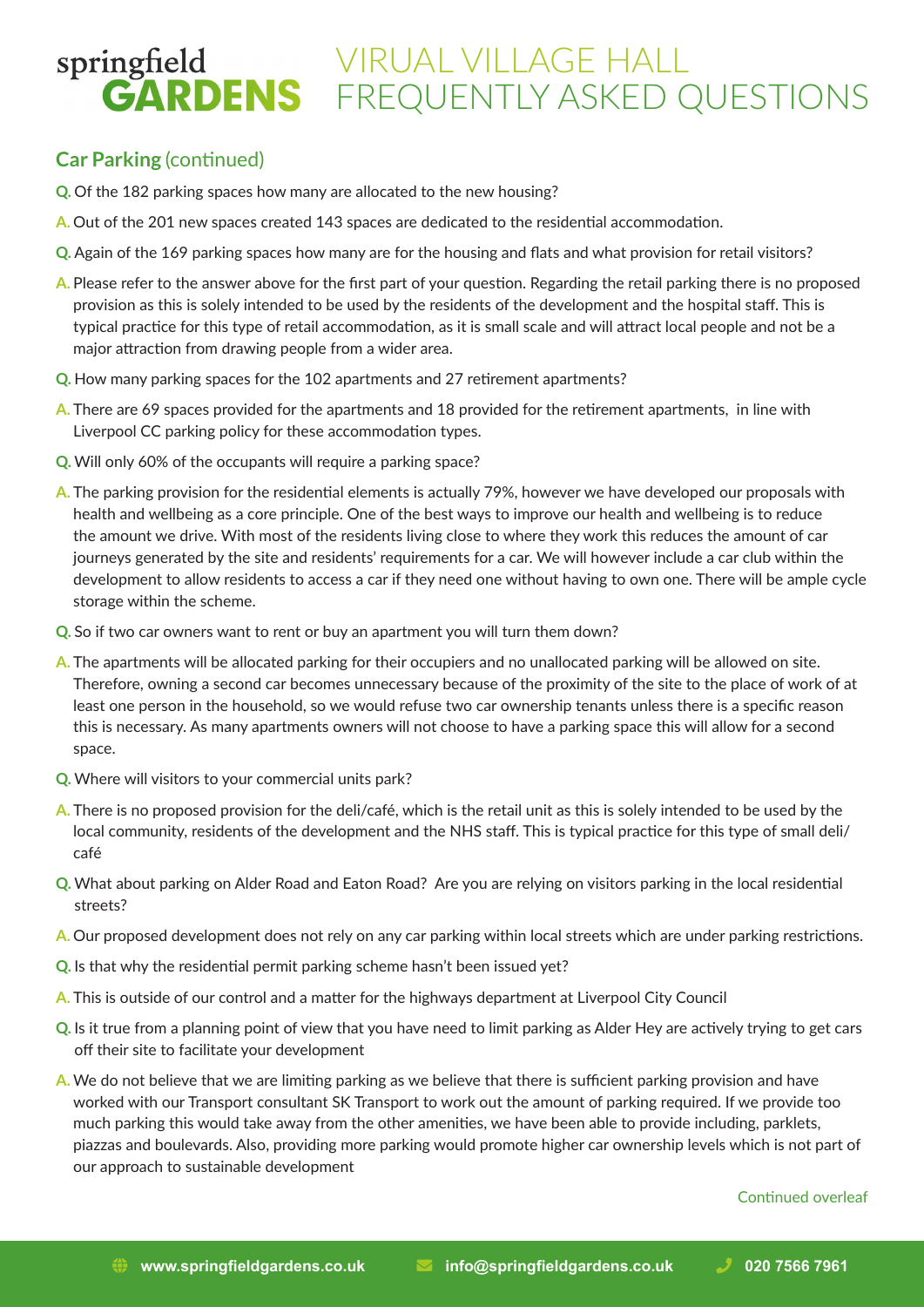### **Facilities**

- **Q.** Will the Gym open membership to general public?
- **A.** The gym is for Alder Hey staff and for residents of the development only. However, if uptake is lower than capacity then membership maybe also be extended to local residents.
- **Q.** Why didn't Alder Hey build their creche on their expansion land?
- **A.** This is a question for the NHS Trust and it would be inappropriate for Step Places to answer this.
- **Q.** Will Alder Trust be paying rent to Step Places for the offices space, creche etc?
- **A.** These facilities have been developed alongside the NHS Trust and they may choose to rent or to buy the space, however this is yet to be finalised.
- **Q.** How will you stop hospital visitors parking for free in your development?
- **A.** The development has been designed to minimise the opportunity for opportunistic parking, however a parking management strategy will be in place throughout the development.
- **Q.** Local retail developments are suffering what kind of retail are you expecting? E.g. restaurants and leisure or clothes?
- **A.** The retail offer will be a small deli/café to allow staff for the hospital or the new research and development building walk off site and to buy some food or get a coffee on a break. We believe our proposals will also benefit local businesses as it will bring more pedestrian customers into the local area and improve the public realm onto Eaton Road.
- **Q.** Are you trying to maximise retail units and cutting back on parking?
- **A.** There is only one retail unit in the proposals which fronts on to Eaton Road and would not have been a suitable location for parking. In order to create street activation and support the Eaton Road businesses this was an ideal location.
- **Q.** Regarding the long stay element what's happening to the flats that currently provide this facility to patients and sits alongside Ronald McDonald House?
- **A.** Ronald McDonald House will remain open and is not part of our proposals We have consulted with them throughout on our design proposals and maintain a strong working relationship with them.

#### **Landscape**

- **Q.** What is this parklet space that was referenced in the presentation?
- **A.** Small park areas provided as part of the landscaping within our development.
- **Q.** As part of your landscape designs why was it decided our park needed a swale pond?
- **A.** The swale was always part of the proposals for the new park and was part of the agreement between Alder Hey NHS trust and Liverpool City Council. Providing Sustainable Urban Drainage (SUDs) systems and reducing surface water runoff is a key local and national planning policy. This provides this whilst also providing a feature for the park bringing environmental and ecological benefits.
- **Q.** A swale pond with so many children on site doesn't seem sensible?
- **A.** It is commonplace in parks to have ponds and other bodies of water. This swale has been designed with safety in mind and will not hold deep water.